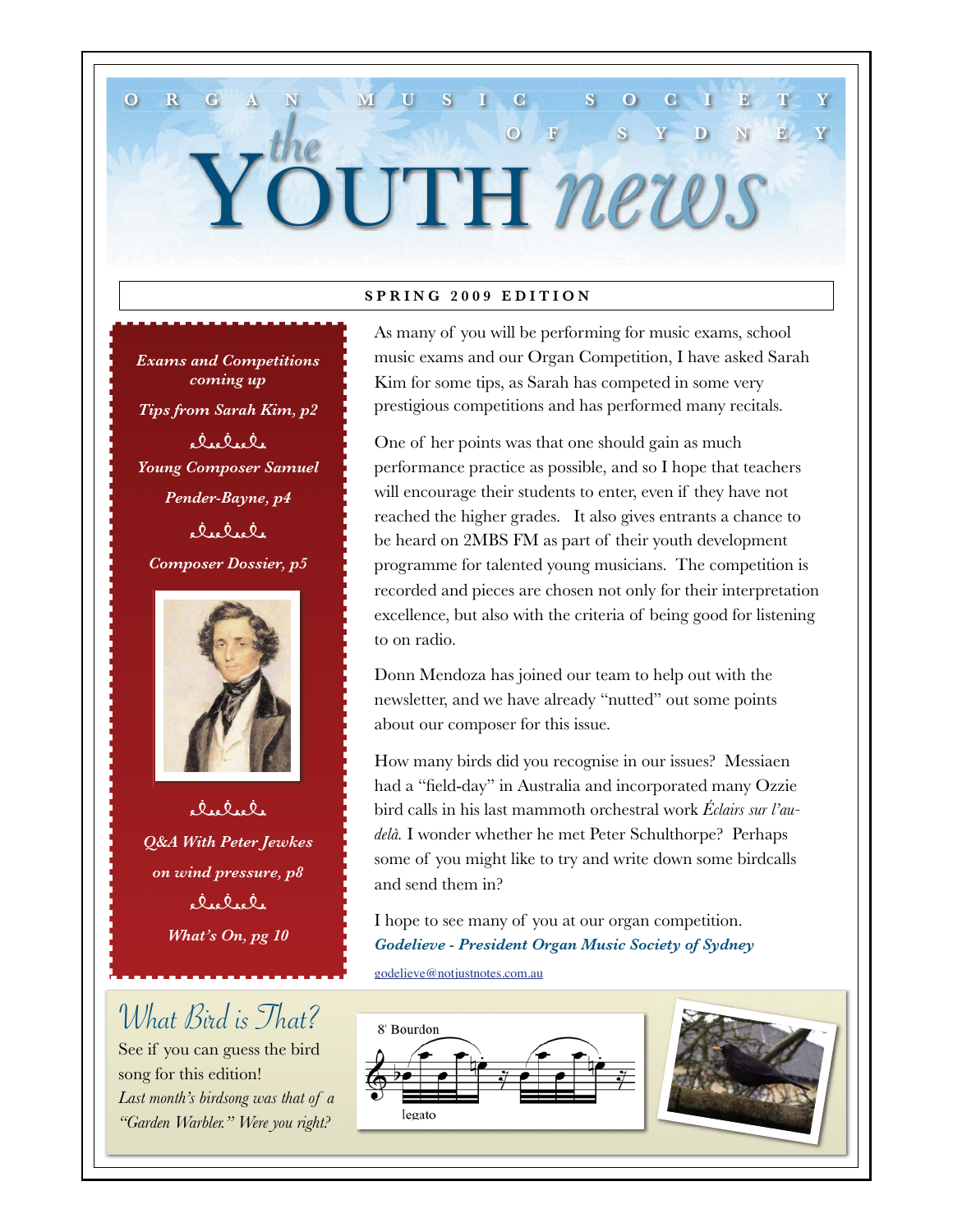# Tips from Sarah Kim

#### **FOR YOUNG ORGANISTS PREPARING FOR COMPETITIONS AND EXAMS**

With many preparing for our organ competition and upcoming exams I asked Sarah for some tips. In 2005 Sarah graduated from the Sydney Conservatorium of Music with first class honours and the University Medal. In 2006 Sarah was the first organist in three years to be selected from applicants from all around the world into the "Cycle de Perfectionnement" at the Paris Conservatoire. Currently she is taking advanced studies at the Paris Conservatoire and is a student of Olivier Latry and Michel Bouvard. She has since given concerts throughout Europe, including Notre Dame and recently in London at Westminster Abbey. Sarah was also one of the finalists in both the St Alban's (2009) and the Concours internationaux de la Ville de Paris (2007) Interpretation Competitions for organ.

- Begin your preparations asap! You should be able to calculate how long you need to learn a piece. Remember that it takes time to know a piece really well. It's not just about playing the right notes. **There are so many different aspects to think about** i.e. the context, composer's intention, way the phrases are structured, articulation, registrations, character or mood of the piece, fingering etc..



- When practicing, be attentive to detail and focus on your weaknesses rather than your strengths. **It's important to set yourself high standards and goals if you want to play well.**



 - **Slow practise is extremely useful**. Listen to the inner and pedal parts. It may help to play one hand on a silent keyboard with the other on a sounding one, or to practise the pedals with louder stops, etc.

 - **Master technically difficult passages by finding the root of the problem** e.g. strengthen the weaker fingers that may be letting you down with exercises, different rhythms, hands separately. Technical security can ease performance anxiety to some extent and allow you to focus on your interpretation of the piece.



Sunday 13 September 2pm St Philip's Anglican Church, Caringbah \$20 Sarah Kim plays in the first Organ Splendour Series

Closing Date for Entry into the Organ Music Society of Sydney Competition is 10th September. Details on www.sydneyorgan.com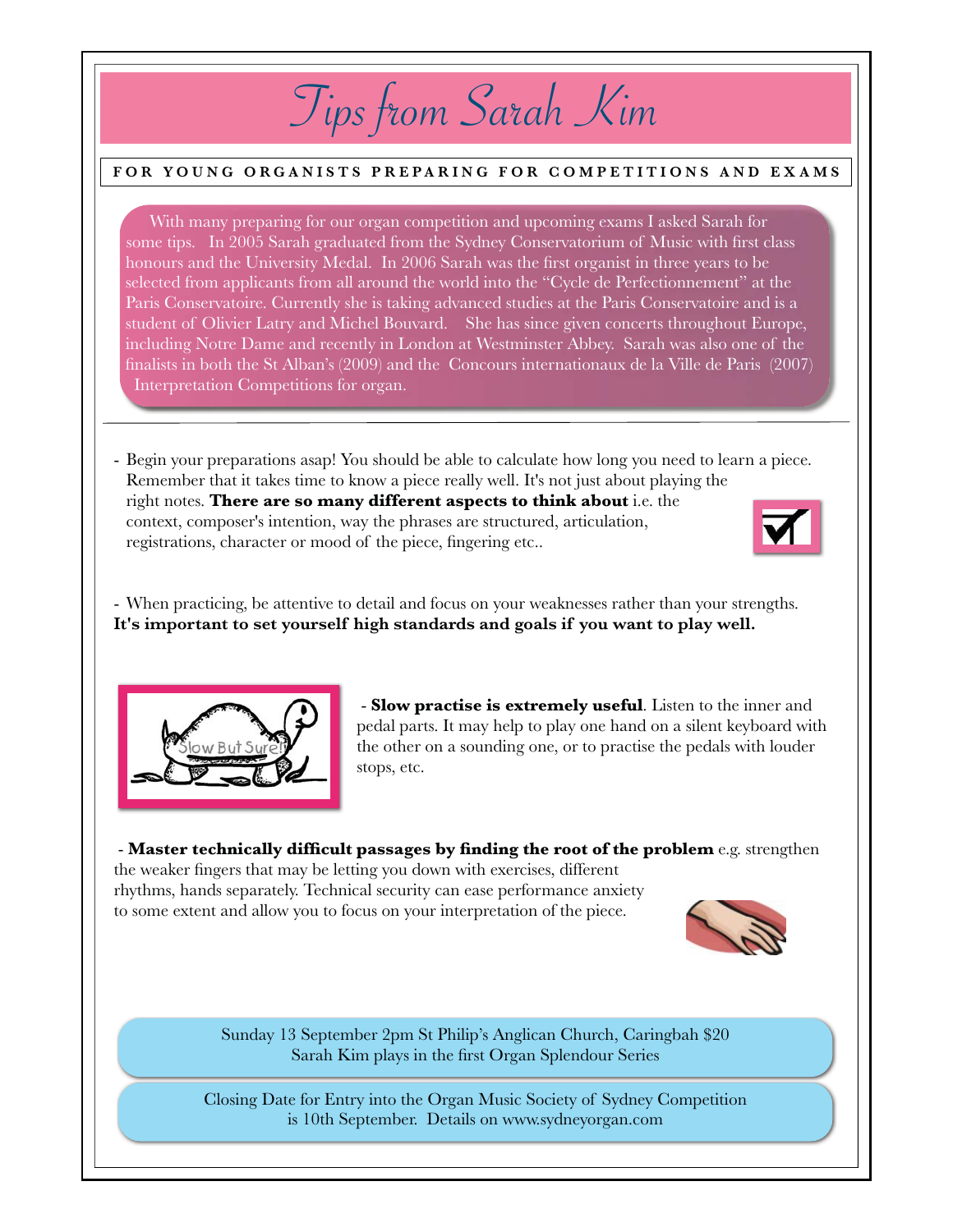

- Try to feel the music and **convince listeners** of whatever emotion or idea the composer is transmitting. It's difficult to move listeners when one is not moved-oneself.

- The more **performance practice** you can get leading up to the exam or competition, the better! While it's important not to tire oneself out, it helps to have played the whole piece or programme-under pressure in public or to other musicians at least once before the exam or competition.

- Before your performance, try to keep calm and focused on the music. It helps to imagine in your-mind-how-you would like to play the-piece and to **mentally picture-yourself at the organ** in the church or hall.-





 - Lastly drink lots of water, breathe, try to relax and stay focused on the music.-Hopefully you would have done-your very best-in preparing for this moment, so there's nothing more you can do, except to **try and enjoy yourself !-**

*Best wishes Sarah*

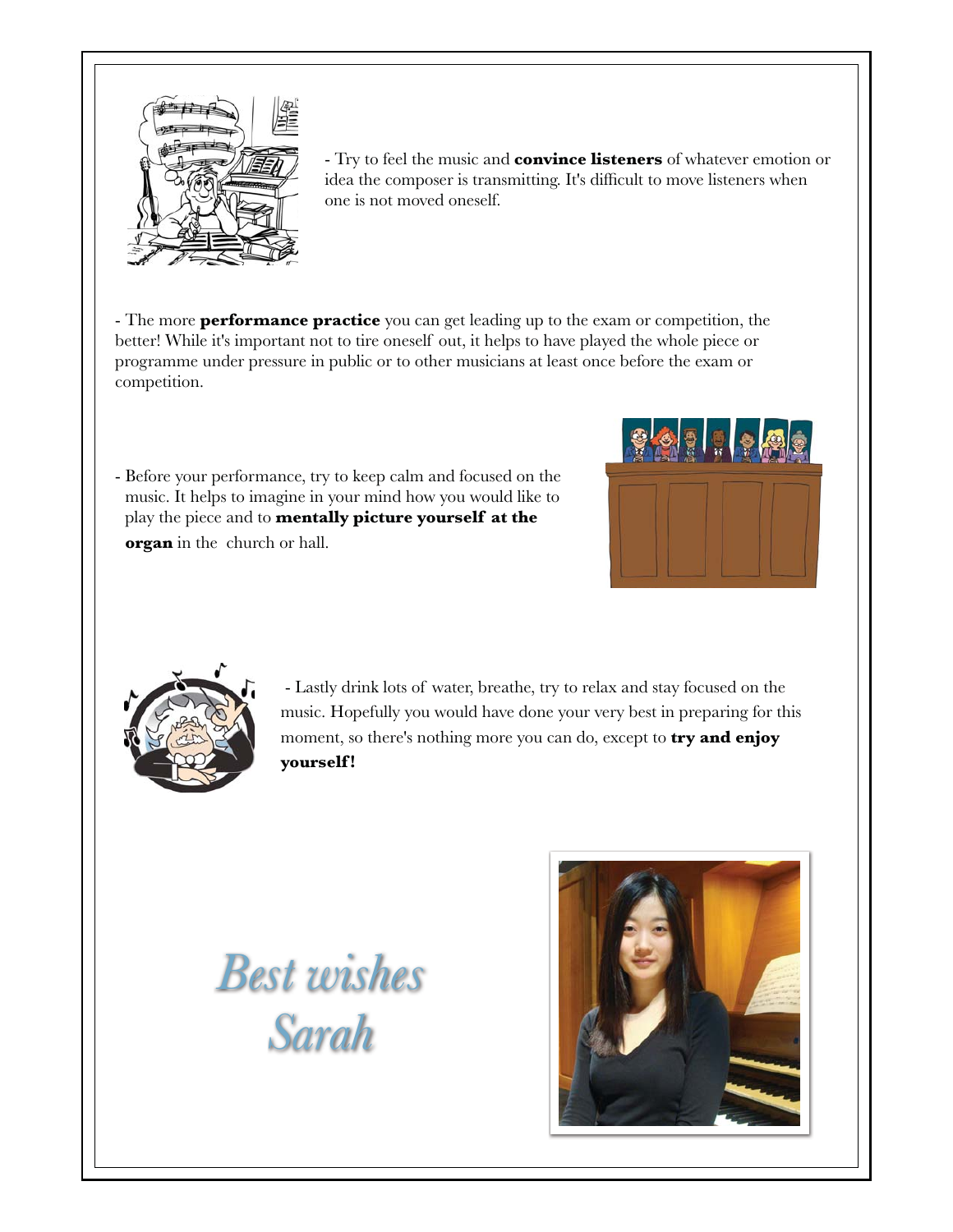# Samuel Pender-Bayne

Sam was born and raised in the nation's capital, where he studied music for the entirety of his education at Canberra Grammar School.- At the beginning of Junior School he took up piano under Jeannine Keenan, learning the instrument with wavering enthusiasm for 8 years until her husband, the composer Adrian Keenan, discovered that Sam's real talent was in composition.- Adrian then became a mentor and composition teacher for Sam through late high school and beyond.

In March 2007 Sam's composition career was launched, when he participated in the Sydney Sinfonietta Project, whereby high-school students could enter works of theirs to be work-shopped and performed by Richard Gill and the Sydney Sinfonietta. Later that year his one-movement piano concerto Sabre Dance was performed by Ian McLean and the Canberra Pops Orchestra as part of their '09 concert season, and his chamber work Mors Pavoris was selected for performance



in the Sydney Opera House as part of HSC Encore 2007.

Sam is half way through his second year studying Composition at the Sydney Conservatorium, having been awarded the Doris Burnett-Ford Scholarship for Composition.- He is also an experienced chorister, currently singing with the Sydney Conservatorium Chamber Choir under Dr. Neil McEwan and the St Paul's College Chapel Choir under David Drury as part of a scholarship offered to him to live at the college.

Stained Glass, a composition for organ, was written for the organists Edwin Taylor and Peter Jewkes of Christ Church St Laurence. You can listen to this composition

http://www.myspace.com/samuelpenderbayne For the score see the attached .pdf file.

Amy Bastow to compose for organ

### 101 COMPOSITIONS FOR 100 YEARS

The Sydney Conservatorium of Music, part of the University of Sydney, has initiated a global scheme to generate 101 new music compositions over the next seven years – 2009 to 2015, to coincide with the lead up to its centenary in 2015. A broad range of international and national composers of renown are being commissioned, year-on-year, as well as an array of upcoming and talented local composers from around Australia. Those selected have helped shape music in the past 100 years and are considered most likely to

do so for the next 100 years. The new works, which will embrace classical through to contemporary styles, span all genres including orchestral, modern music ensembles, choirs, percussion ensembles, opera

and big band. These works will also involve all 43 musical instruments and voice taught at the Conservatorium. The vast majority of new works will premiere in Australia, many of them at The Con.

www.myspace.com/amyfaithbastow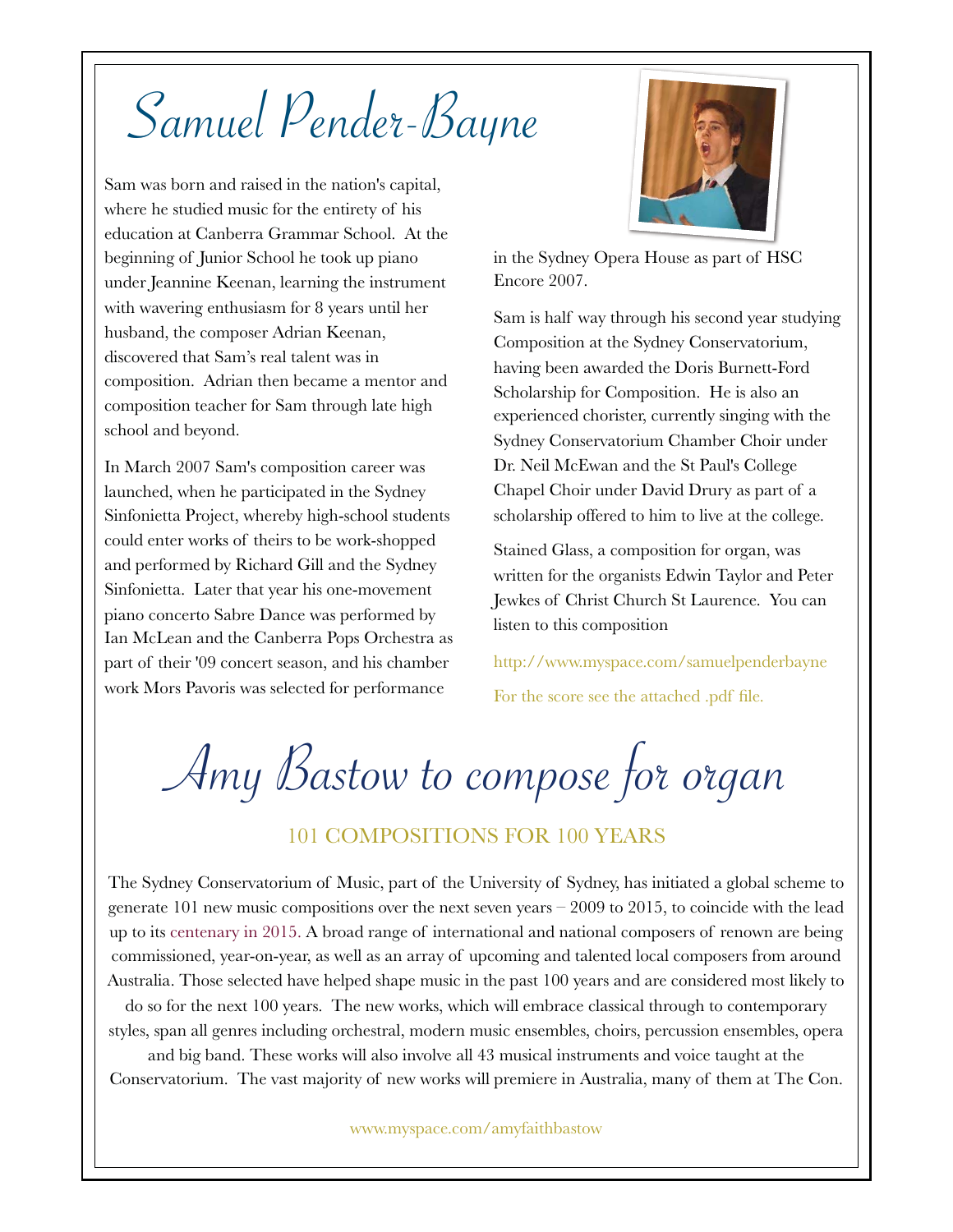# Composer Dossier

Which composer has a name that uses all the letters of the alphabet except for cpqvz?

Which anniversary of his do we celebrate this year?

What is arguably his most popular and frequently played work?

He is credited with reviving the music of which Baroque master?

What was the first opera he conducted? (Dusseldorf 1833)

What church do Bach and he have in common?

What did he compose for the organ?

Which Chorale Preludes appear in his Sonatas?

Which series did he establish?

What major music institution did he establish?

Which other well known composer was on the staff?

As a highly acclaimed conductor of the Gewandhaus, he gave the first performance of which Austrian composer's Ninth Symphony?

In 1845 his family moved into a new building at Königstrasse 5, now Goldschmidtstrasse 12. The music salon in their flat rapidly became a favourite meeting place for famous contemporaries. Can you name some of them?

What other country particularly admired his compositions?

What are some of his other famous compositions?

What other hobby did he have?

He travelled to other countries. Can you recognise the scenery in these two artworks?







Did he have any famous siblings?

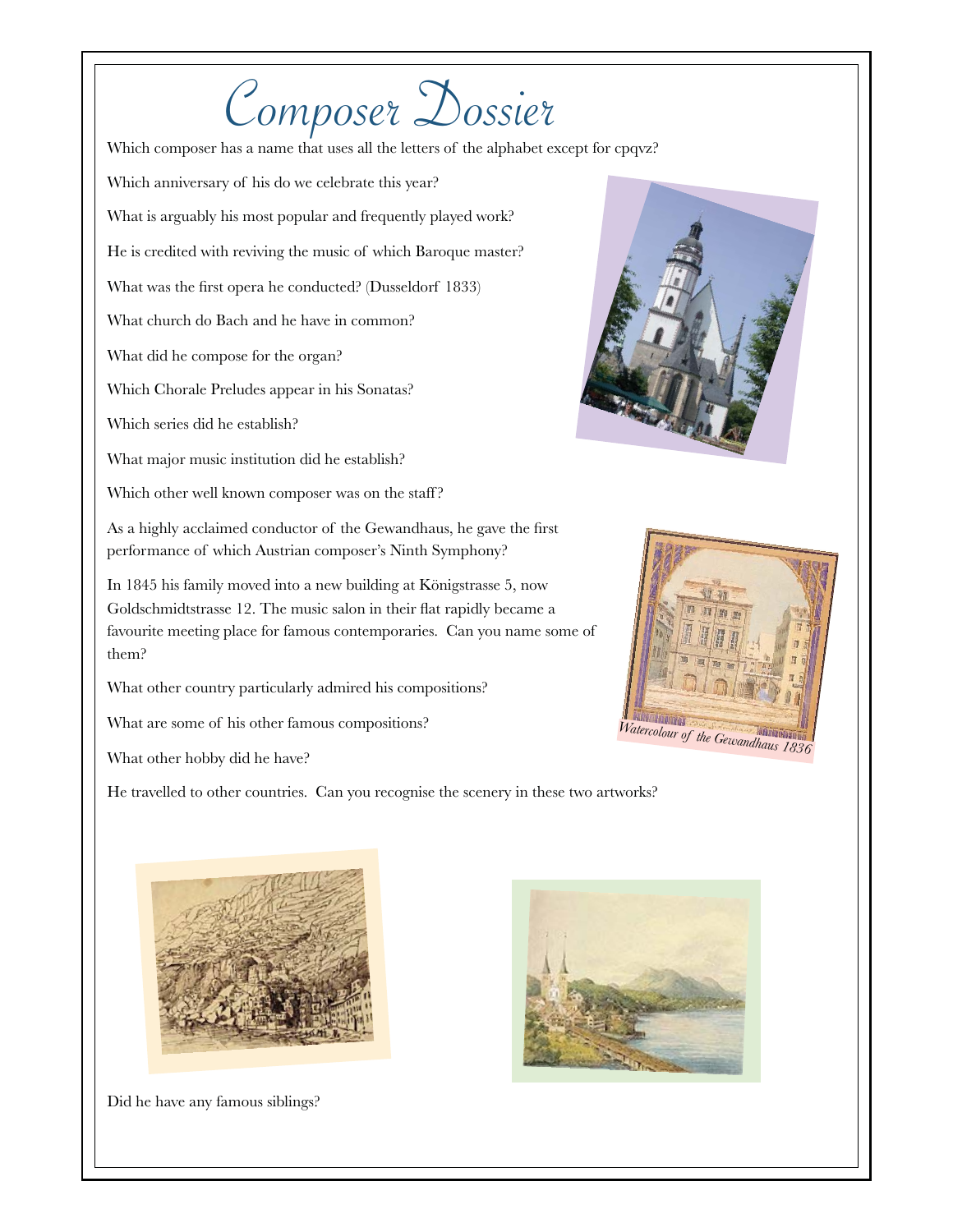# The German composer Jakob Ludwig Felix Mendelssohn-Bartholdy



200 years (1809 - 1847)

 The Wedding March from 'A Midsummer Night's Dream.' It was played as ceremonial music at the wedding of Queen Victoria's daughter, Princess Victoria and the Crown Prince Frederick of Prussia in 1858.

Johann Sebastian Bach. At just 20 he conducted (from the piano) the first performance of the St Matthew's Passion since Bach's lifetime in Berlin on March 11, 1829.

Mozart's Don Giovanni.

St Thomas Church in Leipzig. Bach was choir director from 1723 until his death in 1750. Mendelssohn lived in Leipzig from 1835 until his death in 1847, and part of being the director of music at the Gewandhaus was to hold concerts in the church. The church has two stained glass windows - one of Bach and the other of Mendelssohn.

Three Preludes and Fugues Opus 37 (1837) and Six Sonatas Opus 65 (1845)

No 1 in f minor Was mein Gott will, das g'scheh 'allzeit (Whatever God will is always best); No 3 in A Major Aus tiefer Noth schrei ich zu dir (Out of the depths I cry to you, O Lord);

No 4 in D Major Chorale was written by Mendelssohn.

No 6 in d minor: Vater unser im Himmelreich (Our Father which art in heaven)

www.gesangbuch.org is an excellent site where you can find the texts of chorales in German with English translations by Winkworth and also Borthwick.

Mendelssohn's greatest contributions to the world of music were his campaigns to revive the works of Handel and Bach. He established a special series of performances known as the "Historical Concerts" in 1838 in order to integrate the works of both composers into the regular concert programme.

The Leipzig Conservatoire on April 2 1843. It is the oldest university school in Germany.

Robert Schumann for piano, composition and score reading.

Schumann discovered Schubert's score, and Mendelssohn then conducted it in Leipzig 1839.



Clara Schumann, Franz Liszt, Hector Berlioz, Niels W. Gade, Joseph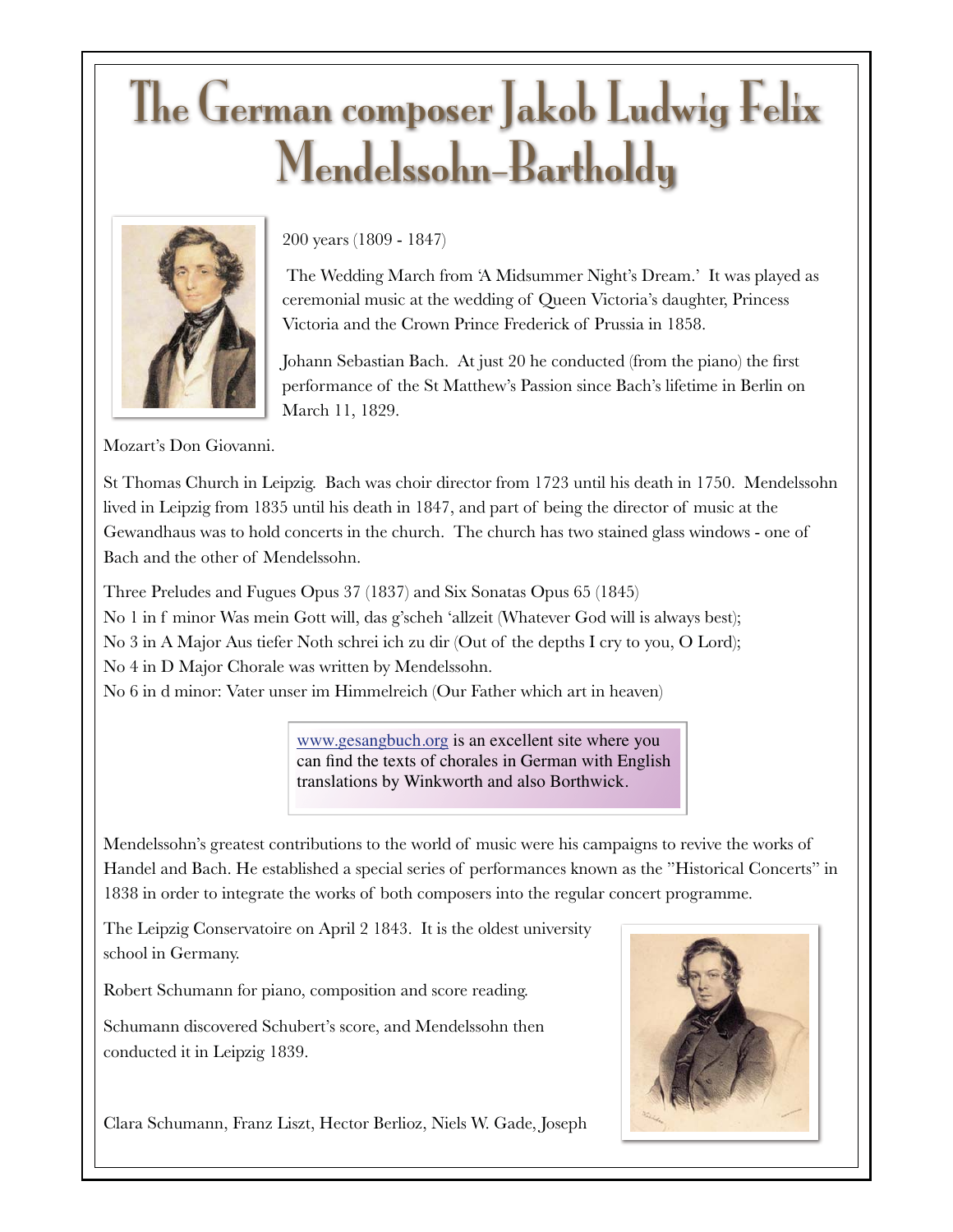Joachim and Ignaz Moscheles. Mendelssohn vigorously promoted their music and conducted premières of their works in the Gewandhaus - Concert Hall. It reopened again on 4 November 1997 as a cultural meeting place. The building houses the only Mendelssohn Museum in the world, his famous music salon, a library and the University of Leipzig's Institute of Musicology. Just as in Mendelssohn's day, there are now concerts in the music salon every Sunday.

England, which he visited on many occasions, being invited to Buckingham Palace in 1842 to accompanying Queen Victoria as she sang some of his songs. His 2nd oratorio 'Elijah' was commissioned for the Birmingham festival. He was the soloist in Beethoven's Piano Concerto No 4 in 1847 playing with the Philharmonic Orchestra before the Royal Couple. He also edited for British publishers the first critical editions of the Oratorios of Handel and the Organ Music of JS Bach.



Violin Concerto, 'Scottish' and 'Italian' symphonies, 'Fingal's Cave', 'Songs without Words', 'Elijah', and his string quartets.

He was an artist and roughly 300 artworks of his have survived. The watercolour of the Gewandhaus was painted by Mendelssohn in 1836. Watercolour of Lucerne (1847) and Landscape sketch of the cliffs of Amalfi, Italy.\*\*

Yes – his sister Fanny was also a composer who wrote numerous songs, piano pieces, choral works and chamber music.

\*\*Another watercolour by Mendelssohn of the Bach Memorial close to St Thomas' Church, Leipzig. Dedication of the Bach Memorial was held on 23rd April 1843.

It was built under Mendelssohn's direction.

PS Trivia - Seeing we are into stained glass in this edition,

St Thomas' now has a stained glass depiction of Bach and one of Mendelssohn.

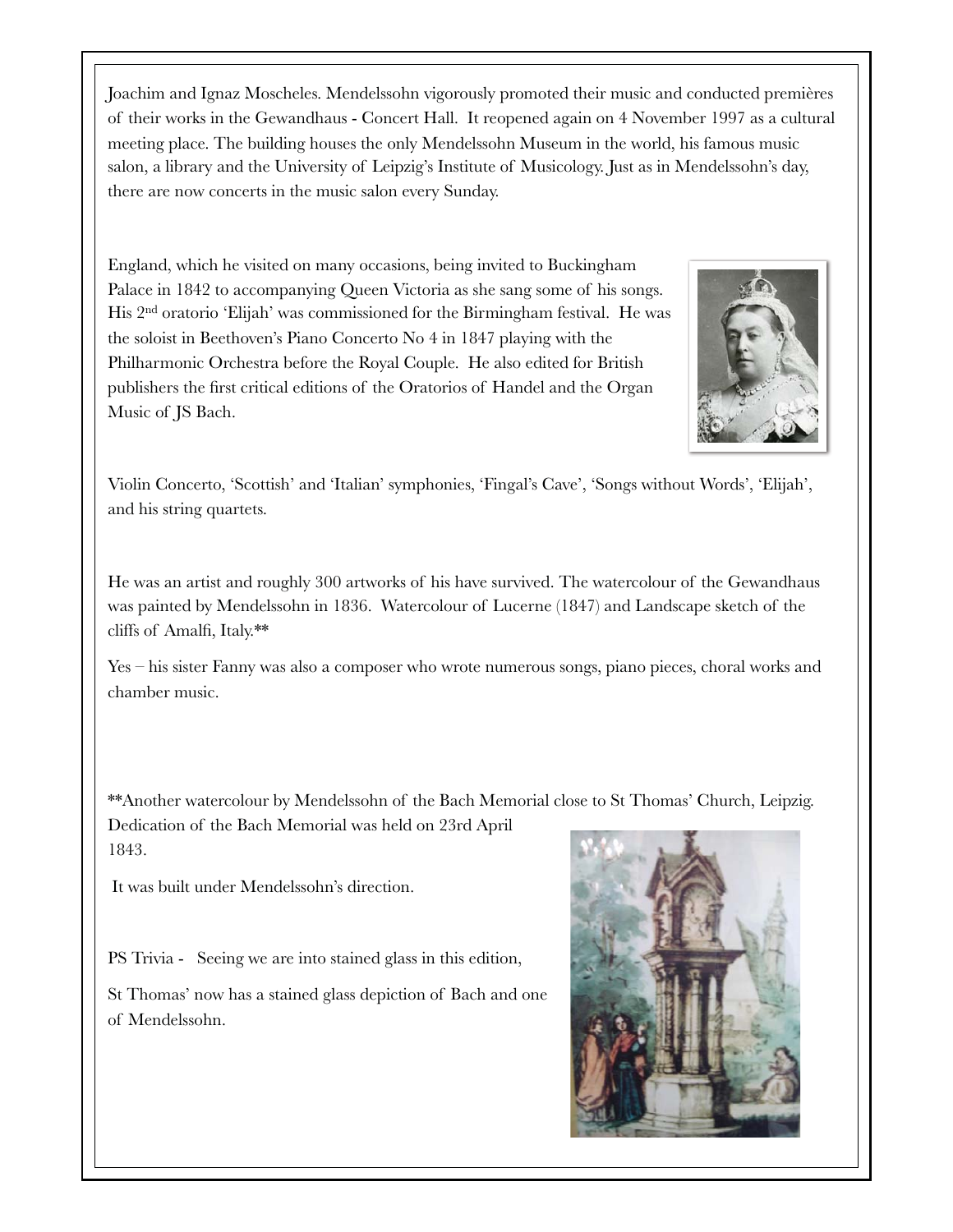## Q&A with Peter Jewkes

Sydney organ builder and organist answers questions about organ construction.

#### *Q: What does it mean when you talk about wind pressure?*

A: That's an easy one – it's the pressure of wind stored inside an organ's wind reservoir.

#### *Q: So that's where the air comes from?*

A: No, the air usually comes initially from an electric blower, but it is usually stored in a bellows or reservoir of some kind.

#### *Q: So if there's not enough pressure the organ will run out of wind and sound like a dying bagpipe?!*

A: Not exactly. There is a difference between the *quantity* of compressed air stored in a bellows or reservoir, and the actual *pressure* of the wind.

#### **Q:** *That sounds complicated! How do you measure the pressure?*

A: Traditionally wind pressure is measured in a u-shaped tube known to organ builders as a wind gauge, sometimes also known as a *manometer*. This can also be done with an analogue dial device and even with a digital one. Here's a picture of a traditional one measuring the wind pressure of an organ at Hurstville. The pressure is measured by the difference in the height of the water columns in the two sides of the gauge, so that this instrument is said to have wind pressure of about 75 millimetres.



#### *Q: So how come you measure stop pitches in old-fashioned feet, but wind pressure in metric?*

A: Just like the internal measurements of an organ, measuring wind pressure varies from country to country. In Europe it is universally described in metric, but in America and much of England it is still described in imperial measurements. In Australia both systems are used. When we are restoring an old instrument we usually note its pressure in imperial, because it's usually a simpler number to remember, and that's what the original builder would have done. So in the case of the photo, this organ would originally have been described as being on 3 inches wind pressure.

#### *Q: So do all organs have wind pressure of about that level?*

A: That's a tricky question. Most instruments in Australia dating from around 1880 to 1960 do in fact have wind pressure of about that level, but there are some exceptions.

### *Q: Such as?!*

A: Well, as organs became bigger and louder toward the end of the 19<sup>th</sup> century, and electric blowers replaced older hydraulic ones (or hand blowing) so organ builders in the American and English traditions sought to increase wind pressures, for increased carrying power in their instruments. It wasn't uncommon to find flue stops voiced on 4" or 5" wind pressure, and reed stops on 7" or 8".

#### *Q: So higher pressure = louder volume?*

A: That's another tricky one! It usually gives a greater sense of power and solidity, and often volume too, but not always. Voicers can restrict the amount of wind passing through a flue pipe, reducing the volume regardless of how high the wind pressure happens to be. Many organ builders (myself included) find voicing soft string stops on slightly higher pressures much easier than lower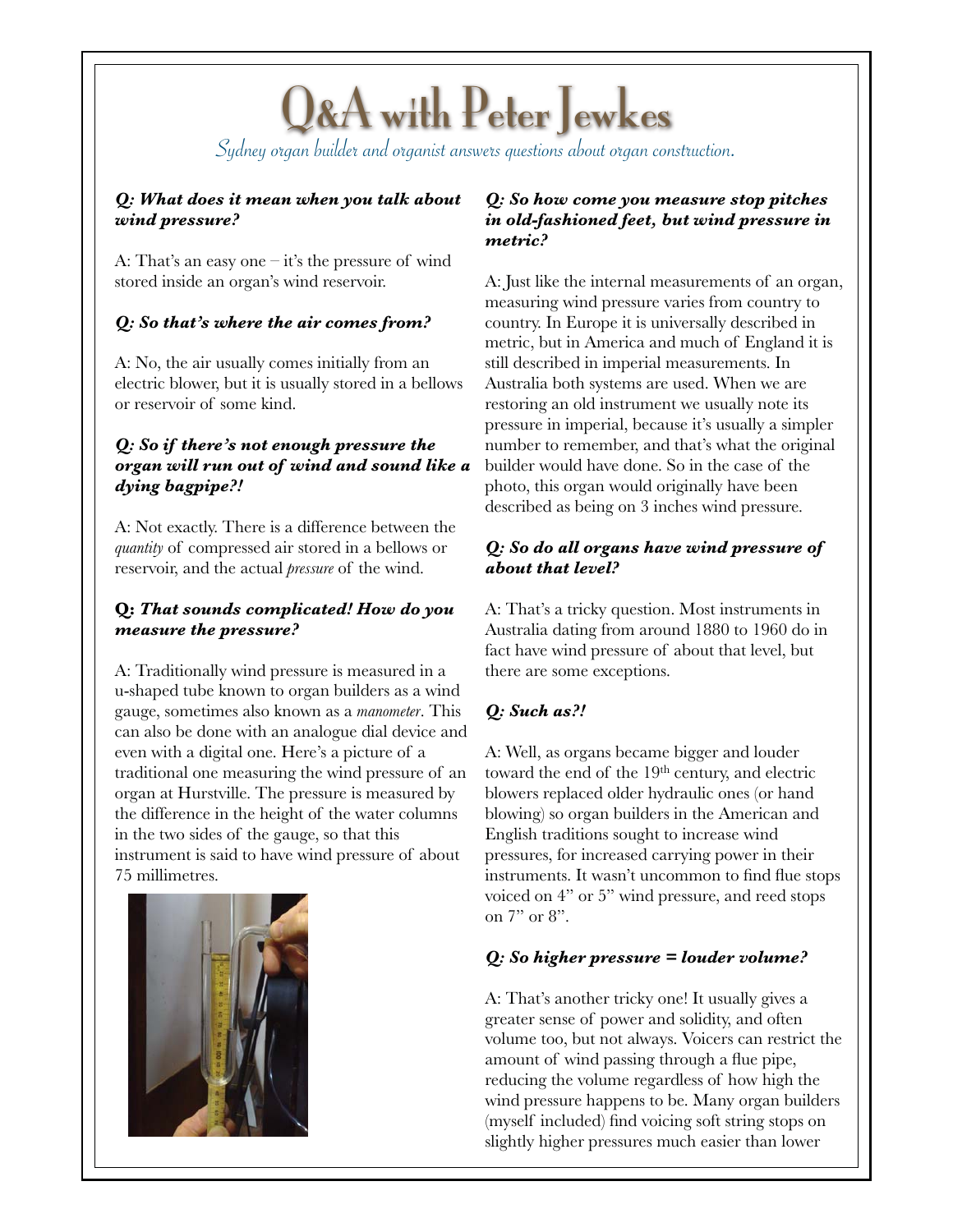ones. When this is taken to excess however, the resulting sound can be dull, and it was this sort of sound that triggered the Organ Reform Movement in the mid 20th century, one of the cornerstones of which was lower wind pressures.

Similarly reed stops can be voiced on high pressure without necessarily sounding overly-loud (usually achieved by the construction of the brass reed tongue and the "shallot" on which it vibrates – but that's another story). French Horn stops (such as are found on organs by American builders, including at Melbourne Town Hall) are often voiced on pressures of around 25", but still sound quite soft.



In general, higher pressures will however lead to increased volume and power. Most solo reeds on Romantic style organs (e.g. Tubas or Trombas) are voiced on higher pressures. Cinema organs of the 1930s, such as those by WurliTzer, usually

have higher pressures than traditional organs – with flue stops usually being voiced on a minimum of 8" pressure, and reeds often much higher. This is partly because they were often originally installed in remote chambers in buildings which had very dry acoustics, so the higher wind pressures helped the sound of the pipes carry out into the auditoria. Cinema organs historically have fewer pipes than traditional ones, so there is a need to obtain maximum power per pipe!



#### *Q: So how far can you go? What's the highest?*

A: There are many solo reed stops on 20" or 25" wind pressure. The new solo Trumpet stop at Liverpool Cathedral (England) was originally on 50" pressure, and there is a famous "Grand Ophicleide" stop on the Atlantic City Convention Centre organ (in the USA) voiced on 100", listed in the Guinness Book of Records as the loudest stop in the world!

#### *Q: OK, so my eardrums are ringing now. What about lower pressures?*

A: I spoke earlier of the Organ Reform Movement, which saw a return to the values of 17<sup>th</sup> and 18<sup>th</sup> century organ building, including lower wind pressures – often around 50mm or 2" of wind – combined with voicing



techniques and pipe construction intended to produce the best tone possible without excessive pressure. I know of instruments which work on a mere 1" pressure.

#### *Q: So now you're going to tell me that lower pressure doesn't always = softer sound?*

A: Well no it doesn't actually! There are many organs voiced on low pressure which don't sound soft by any means. Many of the instruments which J S Bach played had quite modest wind pressures, but were able to fill their buildings with wonderful sound. As a general rule, early music such as Bach is best suited to organs with lower wind pressure like these, and conversely Romantic music is usually



better suited to higher wind pressure. When all is said and done however, the skill of the voicer in each case is far more important than the actual wind pressure with which he or she is working, as is the skill of the organist doing the playing!

On that note I think I'll say thank you, and no more questions until next time. The pressure is too intense!!

Photographs

*Top: Christ Church Cathedral, Newcastle Tubas on the left, Trombas on the right Peter Guy Lower: St John's Anglican Cathedral, Brisbane Tuba Rank Geoff Lloyd*